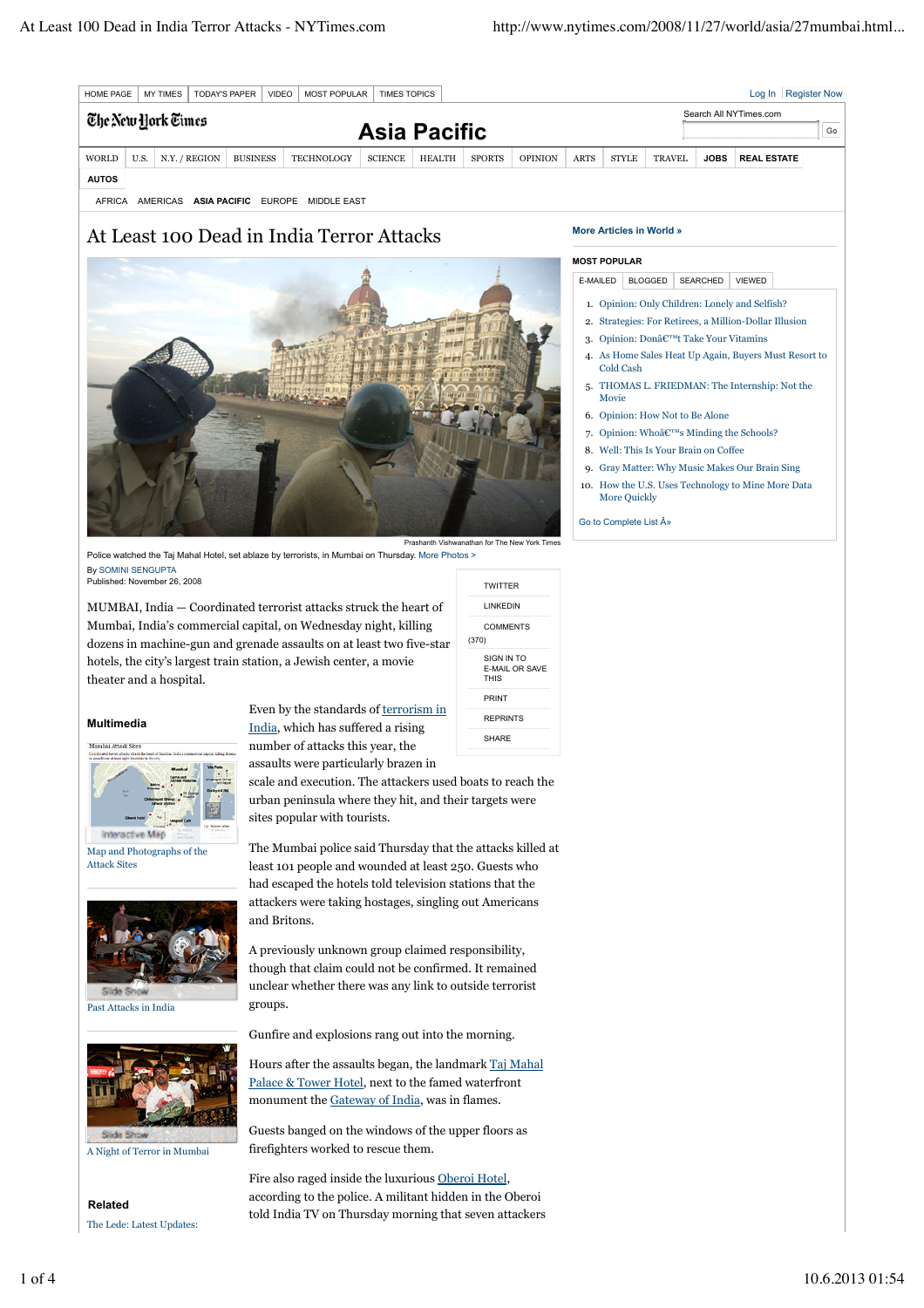| Hostages Being Held in 2 Hotels<br>(November 26, 2008)                                                                                                                                                       | were holding hostages there.                                                                                                                                                                                                                                                                                                                                                 |                                                                                                                                                                                                                                                                |  |  |  |  |  |  |
|--------------------------------------------------------------------------------------------------------------------------------------------------------------------------------------------------------------|------------------------------------------------------------------------------------------------------------------------------------------------------------------------------------------------------------------------------------------------------------------------------------------------------------------------------------------------------------------------------|----------------------------------------------------------------------------------------------------------------------------------------------------------------------------------------------------------------------------------------------------------------|--|--|--|--|--|--|
| The Lede: Call for Eyewitnesses<br>(November 26, 2008)<br>Terrorism's Impact Grows as<br><b>Indian Election Nears (September</b><br>24, 2008)                                                                | "We want all mujahedeen held in India released, and only<br>after that we will release the people," he said. Some guests,<br>including two members of the European Parliament who<br>were visiting as part of a trade delegation, remained in<br>hiding in the hotels, making desperate cellphone calls,<br>some of them to television stations,<br>describing their ordeal. |                                                                                                                                                                                                                                                                |  |  |  |  |  |  |
| The New York Times                                                                                                                                                                                           | More Video »                                                                                                                                                                                                                                                                                                                                                                 | Alex Chamberlain, a British citizen who<br>was dining at the Oberoi, told Sky News<br>television that a gunman had ushered<br>30 or 40 people from the restaurant<br>into a stairway and, speaking in Hindi<br>or Urdu, ordered them to put up their<br>hands. |  |  |  |  |  |  |
| <b>MULTIMEDIA</b><br>Inside the Oberoi<br>Mark Abell, a British lawyer, spoke to Reuters when he<br>was locked in his room at the Oberoi hotel in Mumbai.                                                    |                                                                                                                                                                                                                                                                                                                                                                              | "They were talking about British and<br>Americans specifically," he said. "There<br>was an Italian guy, who, you know, they<br>said, 'Where are you from?' and he said<br>he's from Italy, and they said, 'Fine,'<br>and they left him alone."                 |  |  |  |  |  |  |
| <b>Readers' Comments</b><br>Readers shared their<br>thoughts on this article.<br>Read All Comments (370) »                                                                                                   |                                                                                                                                                                                                                                                                                                                                                                              | Sajjad Karim, 38, a British member of the European<br>Parliament, told Sky News: "A gunman just stood there<br>spraying bullets around, right next to me."<br>Before his phone went dead, Mr. Karim added: "I managed                                          |  |  |  |  |  |  |
| to turn away and I ran into the hotel kitchen and then we<br>were shunted into a restaurant in the basement. We are now in the dark in this room, and<br>we have barricaded all the doors. It's really bad." |                                                                                                                                                                                                                                                                                                                                                                              |                                                                                                                                                                                                                                                                |  |  |  |  |  |  |
| Attackers had also entered Cama and Albless Hospital, according to Indian television<br>reports, and struck Nariman House, which is home to the city's Chabad-Lubavitch center.                              |                                                                                                                                                                                                                                                                                                                                                                              |                                                                                                                                                                                                                                                                |  |  |  |  |  |  |
| A spokesman for the Lubavitch movement in New York, Rabbi Zalman Shmotkin, told<br>the Associated Press that attackers "stormed the Chabad house" in Mumbai.                                                 |                                                                                                                                                                                                                                                                                                                                                                              |                                                                                                                                                                                                                                                                |  |  |  |  |  |  |
|                                                                                                                                                                                                              | Israel's Foreign Ministry said it was trying to locate an unspecified number of Israelis<br>missing in Mumbai, according to Haaretz.com, the Web site of an Israeli newspaper.                                                                                                                                                                                               |                                                                                                                                                                                                                                                                |  |  |  |  |  |  |
|                                                                                                                                                                                                              | Several high-ranking law enforcement officials, including the chief of the antiterrorism<br>squad and a commissioner of police, were reported killed.                                                                                                                                                                                                                        |                                                                                                                                                                                                                                                                |  |  |  |  |  |  |
|                                                                                                                                                                                                              | The military was quickly called in to assist the police.                                                                                                                                                                                                                                                                                                                     |                                                                                                                                                                                                                                                                |  |  |  |  |  |  |
| colleges and the stock exchange were closed Thursday.                                                                                                                                                        |                                                                                                                                                                                                                                                                                                                                                                              | Hospitals in Mumbai, a city of more than 12 million that was formerly called Bombay,<br>have appealed for blood donations. As a sense of crisis gripped much of the city, schools,                                                                             |  |  |  |  |  |  |
|                                                                                                                                                                                                              | Vilasrao Deshmukh, the chief minister for Maharashtra State, where Mumbai is, told the<br>CNN-IBN station that the attacks hit five to seven targets, concentrated in the southern<br>tip of the city, known as Colaba and Nariman Point. But even hours after the attacks<br>began, the full scope of the assaults was unclear.                                             |                                                                                                                                                                                                                                                                |  |  |  |  |  |  |
|                                                                                                                                                                                                              | Unlike previous attacks in India this year, which consisted of anonymously planted<br>bombs, the assailants on Wednesday night were spectacularly well-armed and very<br>confrontational. In some cases, said the state's highest-ranking police official, A. N. Roy,<br>the attackers opened fire and disappeared.                                                          |                                                                                                                                                                                                                                                                |  |  |  |  |  |  |
|                                                                                                                                                                                                              | Indian officials said the police had killed six of the suspected attackers and captured nine.                                                                                                                                                                                                                                                                                |                                                                                                                                                                                                                                                                |  |  |  |  |  |  |
|                                                                                                                                                                                                              | A group calling itself the Deccan Mujahedeen said it had carried out the attacks. It was<br>not known who the group is or whether the claim was real.                                                                                                                                                                                                                        |                                                                                                                                                                                                                                                                |  |  |  |  |  |  |
|                                                                                                                                                                                                              | Around midnight, more than two hours after the series of attacks began, television<br>images from near the historic Metro Cinema showed journalists and bystanders ducking                                                                                                                                                                                                   |                                                                                                                                                                                                                                                                |  |  |  |  |  |  |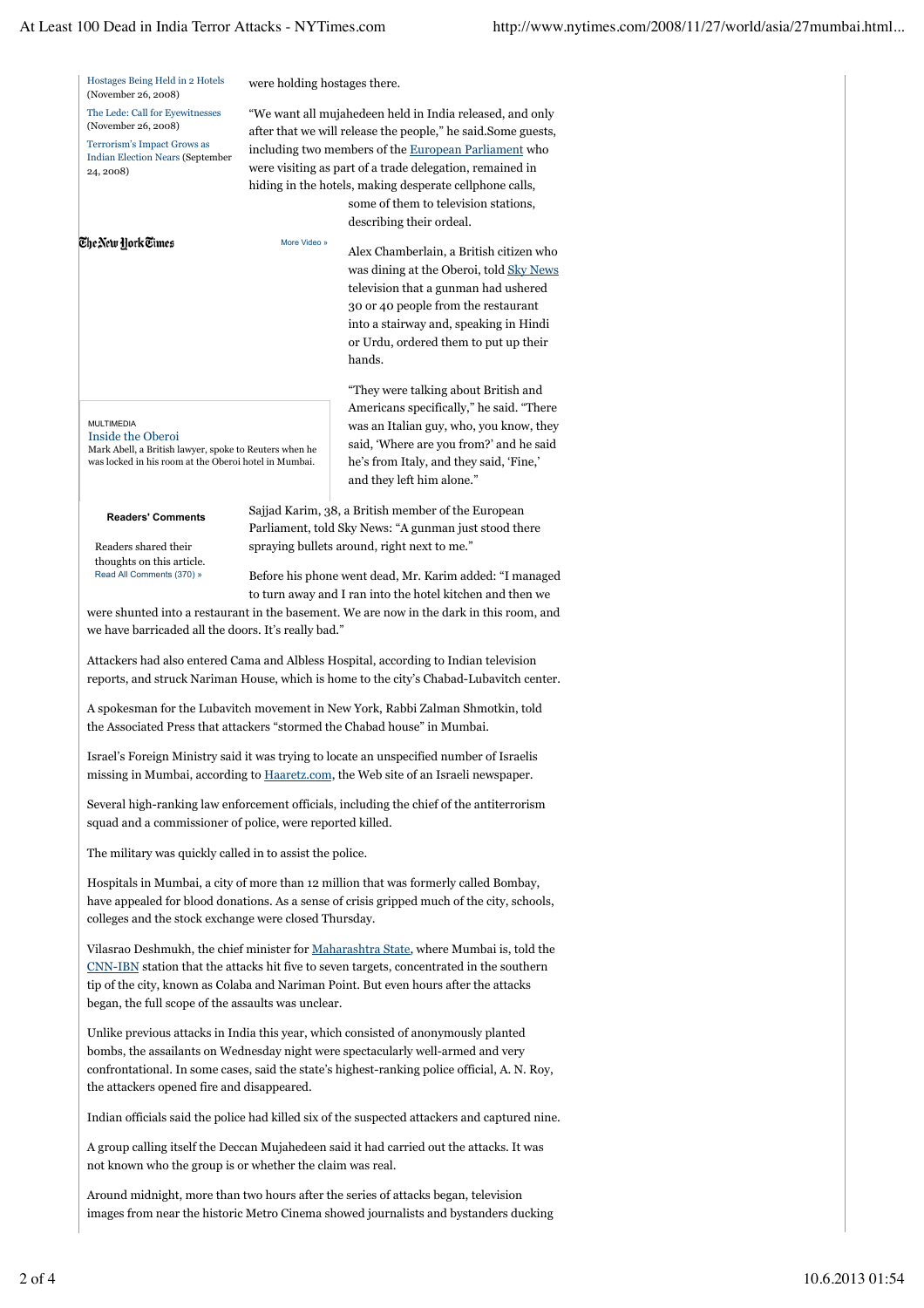for cover as gunshots rang out. The charred shell of a car lay in front of Chhatrapati Shivaji Terminus, formerly Victoria Terminus, the mammoth railway station. A nearby gas station was blown up.

The landmark Leopold , a favorite tourist spot, was also hit.

Reached by phone, some guests who had been trapped in the Taj said about 1 a.m. that they had heard an explosion and gunfire in the old wing of the hotel.

A 31-year-old man who was in the Taj attending a friend's wedding reception said he was getting a drink around 9:45 p.m. when he heard something like firecrackers — "loud bursts" interspersed with what sounded like machine-gun fire.

A window of the banquet hall shattered, and guests scattered under tables and were quickly escorted to another room, he said. No one was allowed to leave.

Just before 1 a.m., another loud explosion rang out, and then another about a half-hour later, the man said.

At 6 a.m., he said that when the guests tried to leave the room early Thursday, gunmen opened fire. One person was shot.

The man's friend, the groom, was two floors above, in the old wing of the hotel, trapped in a room with his bride. One explosion, he said, took the door off its hinges. He blocked it with a table.

Then came another blast, and gunfire rang out throughout the night. He did not want to be identified, for fear of being tracked down.

Rakesh Patel, a British businessman who escaped the Taj, told a television station that two young men armed with a rifle and a machine gun took 15 hostages, forcing them to the roof.

The gunmen, dressed in jeans and T-shirts, "were saying they wanted anyone with British or American passports," Mr. Patel said.

He and four others managed to slip away in the confusion and smoke of the upper floors, he said. He said he did not know the fate of the remaining hostages.

Clarence Rich Diffenderffer, of Wilmington, Del., said after dinner at the hotel he headed to the business center on the fifth floor.

"A man in a hood with an AK-47 came running down the hall," shooting and throwing four grenades, Mr. Diffenderffer said. "I, needless to say, beat it back to my room and locked it, and double-locked it, and put the bureau up against the door."

Mr. Diffenderffer said he was rescued hours later, at 6:30 a.m., by a cherrypicker.

Among those apparently trapped at the Oberoi were executives and board members of Hindustan Unilever, part of the multinational corporate giant, The Times of India reported.

Indian military forces arrived outside the Oberoi at 2 a.m., and some 100 officers from the central government's Rapid Action Force, an elite police unit, entered later.

CNN-IBN reported the sounds of gunfire from the hotel just after the police contingent went in.

The Bush administration condemned the attacks, as did President-elect Barack Obama's transition team. The White House said it was still "assessing the hostage situation."

*Reporting was contributed by Michael Rubenstein and Prashanth Vishwanathan from Mumbai; Jeremy Kahn and Hari Kumar from New Delhi; Souad Mekhennet from Frankfurt, Germany; Sharon Otterman and Michael Moss from New York; and Mark Mazzetti from Washington.*

A version of this article appeared in print on November 27, 2008, on **More Articles in World »** page A1 of the New York edition.

**Past Coverage**

SPORTS BRIEFING | CRICKET; English Team Leaves India (November 28, 2008) Indian Commandos Storm Jewish Center (November 28, 2008)